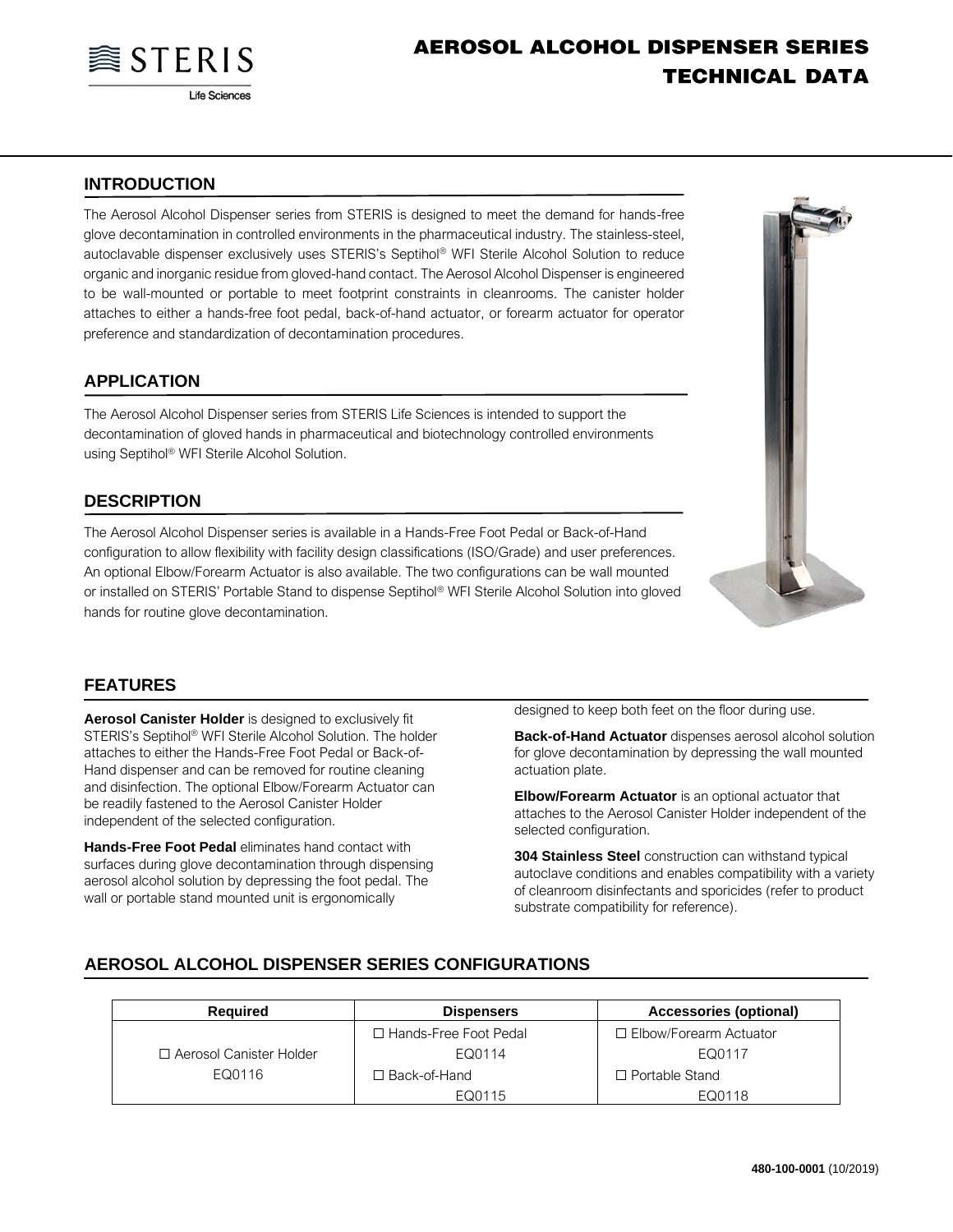## **ENGINEERING DATA**

| <b>Selection</b>        | Size $(L \times W \times H)$                                                    | Weight                          |
|-------------------------|---------------------------------------------------------------------------------|---------------------------------|
| Aerosol Canister Holder | $6.8 \times 9.4 \times 2.8$ "<br>$(172.7 \times 238.8 \times 71.1 \text{ mm})$  | $2$ lbs.<br>$(0.9 \text{ kg})$  |
| Hands-Free Foot Pedal   | $45.3 \times 3.1 \times 2.0$ "<br>$(1150.6 \times 78.7 \times 50.8 \text{ mm})$ | $12$ lbs.<br>$(5.5 \text{ kg})$ |
| Back-of-Hand Actuator   | $11.9 \times 3.1 \times 9.4$ "<br>$(302.3 \times 78.7 \times 238.8 \text{ mm})$ | $9$ lbs.<br>$(4.1 \text{ kg})$  |
| Elbow/Forearm Actuator  | $2.3 \times 0.7 \times 3.0$ "<br>$(58.4 \times 17.8 \times 76.2 \text{ mm})$    | $1$ lb.<br>$(0.5 \text{ kg})$   |
| Portable Stand          | $48.0 \times 16.0 \times 16.0$ "<br>(1219.2 x 406.4 x 406.4 mm)                 | 50 lbs.<br>(22.7 kg)            |